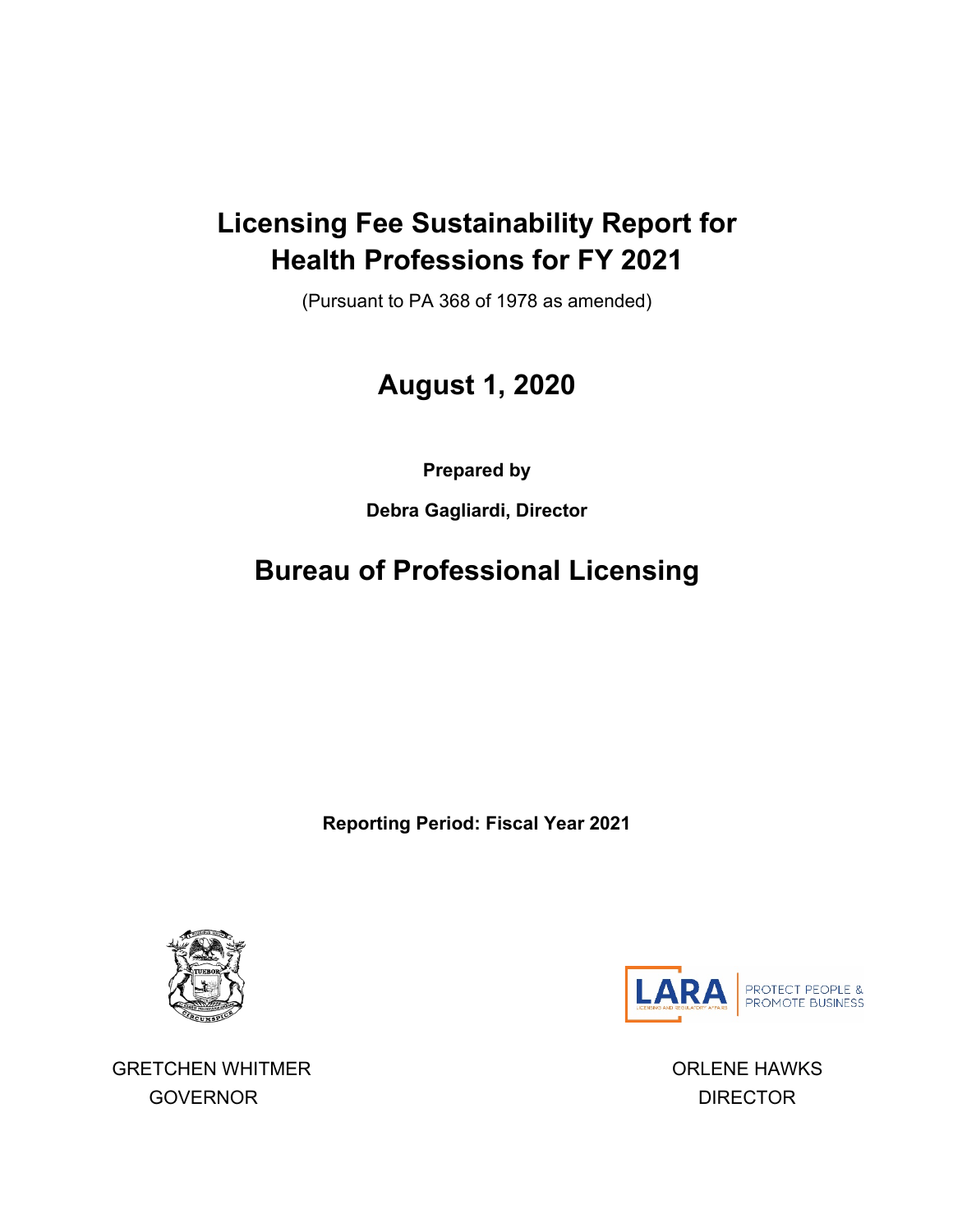#### **Table of Contents**

| Section 2: MCL 333.16319 to MCL 333.16349 Schedule of Fees for Fiscal Year 20214 |
|----------------------------------------------------------------------------------|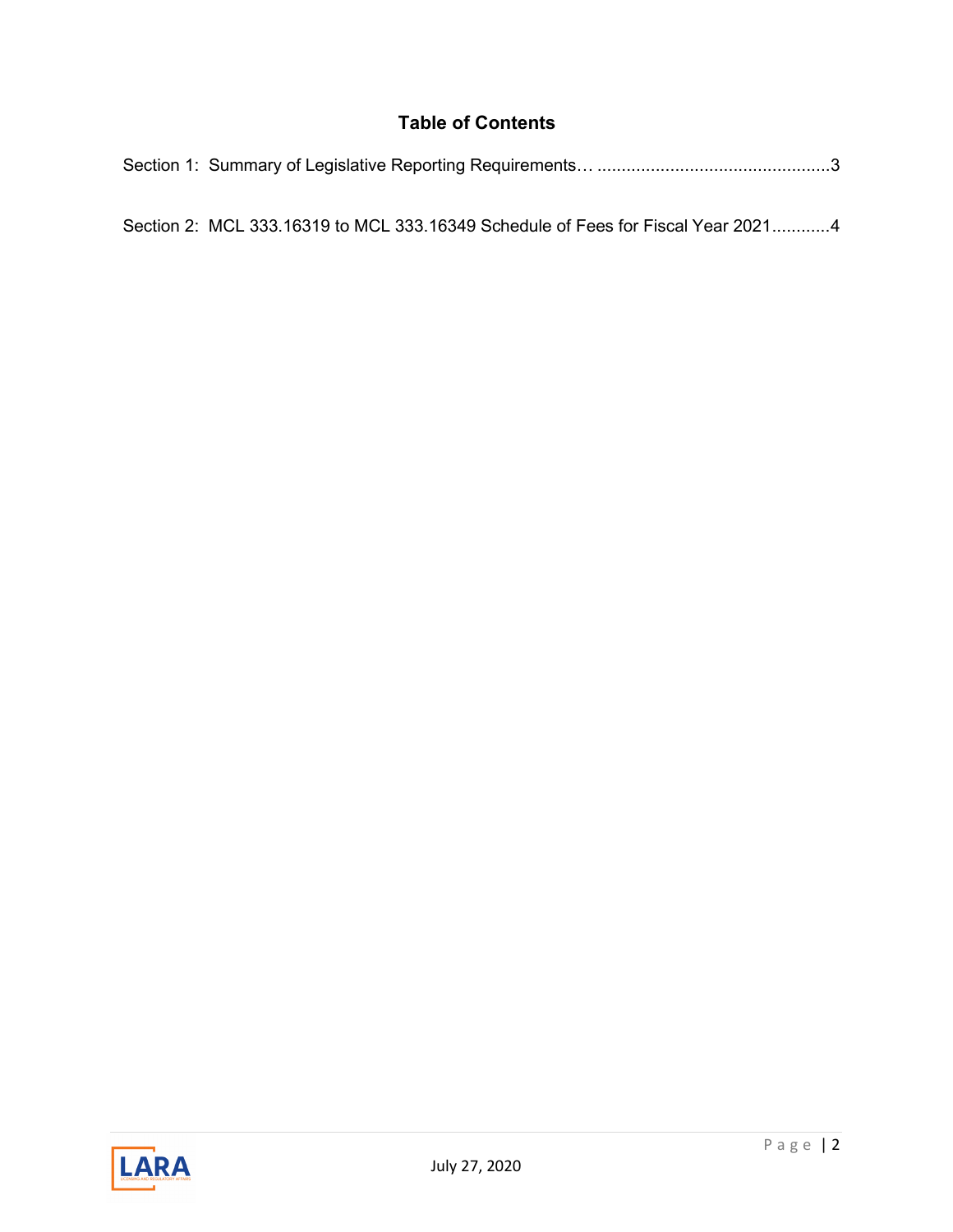#### **Section 1: Summary of Legislative Reporting Requirements**

The *Licensing Fee Sustainability Report for Health Professions for FY 2021* contains the following reporting requirements pursuant to MCL 333.16317(3):

**(3) By August 1 of each year the department shall provide to the director of the department of management and budget and the chairpersons of the appropriations committees of the Senate and House of Representatives a complete schedule of fees to be collected under Sections 16319 to 16349 for the following fiscal year.**

Pursuant to the above requirements, this report has been prepared and issued electronically to the director of the Department of Management and Budget, House and Senate appropriations subcommittees, and House and Senate Fiscal Agencies. In addition, this report is also online under the following locations:

- The Bureau of Professional Licensing (BPL) website at: www.michigan.gov/bpl.
- The All About LARA section Legislative Reports of the Department of Licensing and Regulatory Affairs website at: [www.michigan.gov/lara.](http://www.michigan.gov/lara)

Please note that the Bureau will not be increasing the fees by the cost of living adjustment allowed for FY 2021 and instead leaving the current fees for each profession at the same level for the upcoming fiscal year. The table contained in this report reflects no increase in the fee rate for FY 2021. This is being done due to the impact of COVID-19 on individuals and our economy.

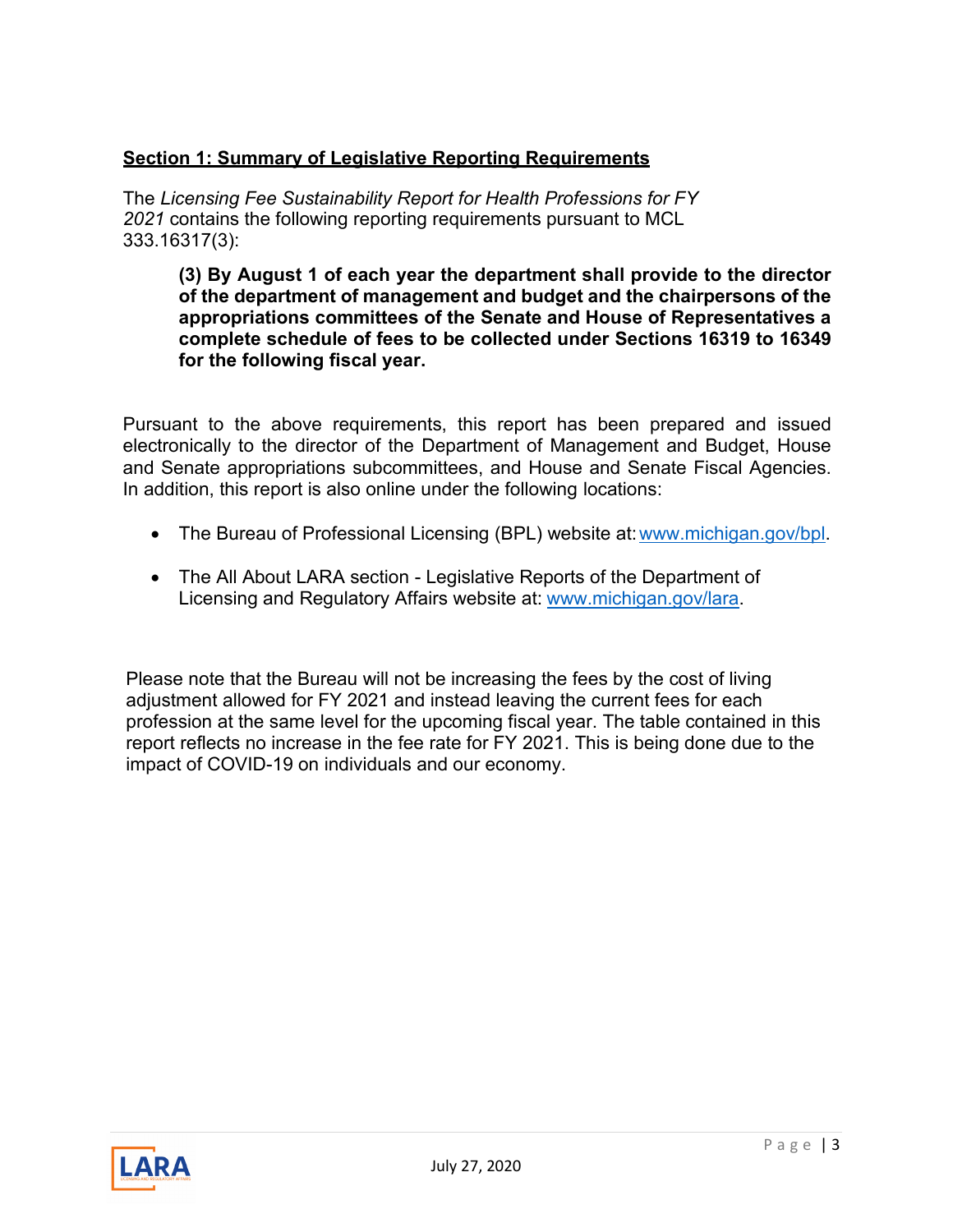| <b>Fee Name Description</b>                                                                                                                                                                          | FY2002   | FY2003   | FY2004   | FY2005   | FY2006   | FY2007   | FY2008   | FY2009   | FY2010   | FY2011   | FY2012   | FY2013   | FY2014   | FY2015   | FY2016   | FY2017   | FY2018   | FY2019   | FY202    | FY202    |
|------------------------------------------------------------------------------------------------------------------------------------------------------------------------------------------------------|----------|----------|----------|----------|----------|----------|----------|----------|----------|----------|----------|----------|----------|----------|----------|----------|----------|----------|----------|----------|
| 333.16319 - Fees for a person licensed or seeking licensure to engage in manufacturing, distributing, prescribing, dispensing, or conducting research with controlled substances under part 73.      |          |          |          |          |          |          |          |          |          |          |          |          |          |          |          |          |          |          |          |          |
| <b>Controlled Substances</b>                                                                                                                                                                         |          |          |          |          |          |          |          |          |          |          |          |          |          |          |          |          |          |          |          |          |
| (a) Application processing fee                                                                                                                                                                       | \$10.00  | \$10.00  | \$10.00  | \$10.00  | \$10.00  | \$10.00  | \$10.00  | \$10.00  | \$10.00  | \$10.00  | \$10.00  | \$10.0   | \$10.00  | \$10.0   | \$10.00  | \$10.10  | \$10.40  | \$10.60  | \$10.80  | \$10.80  |
| (b) License fee, per year                                                                                                                                                                            | \$75.00  | \$75.00  | \$75.00  | \$75.00  | \$75.00  | \$75.00  | \$75.00  | \$75.00  | \$75.00  | \$75.00  | \$75.00  | \$75.00  | \$75.00  | \$75.00  | \$75.00  | \$75.75  | \$78.00  | \$79.55  | \$81.10  | \$81.10  |
|                                                                                                                                                                                                      |          |          |          |          |          |          |          |          |          |          |          |          |          |          |          |          |          |          |          |          |
| 333.16321 - Fees for a person licensed or seeking licensure to engage in the practice of chiropractic under part 164.                                                                                |          |          |          |          |          |          |          |          |          |          |          |          |          |          |          |          |          |          |          |          |
| Chiropractic                                                                                                                                                                                         |          |          |          |          |          |          |          |          |          |          |          |          |          |          |          |          |          |          |          |          |
| (a) Application processing fee                                                                                                                                                                       | \$20.00  | \$20.00  | \$20.00  | \$20.00  | \$20.00  | \$20.00  | \$20.00  | \$20.00  | \$20.00  | \$20.00  | \$20.00  | \$20.00  | \$20.00  | \$20.0   | \$25.00  | \$25.25  | \$26.00  | \$26.50  | \$27.0   | \$27.00  |
| (b) Examination fees:                                                                                                                                                                                |          |          |          |          |          |          |          |          |          |          |          |          |          |          |          |          |          |          |          |          |
| i) Complete examination                                                                                                                                                                              | \$100.0  | \$100.00 | \$100.00 | \$100.00 | \$100.00 | \$100.00 | \$100.0  | \$100.00 | \$100.00 | \$100.00 | \$100.00 | \$100.0  | \$100.00 | \$100.0  | \$100.0  | \$101.00 | \$104.00 | \$106.05 | \$108.1  | \$108.15 |
| (ii) Per part                                                                                                                                                                                        | \$15.0   | \$15.00  | \$15.00  | \$15.00  | \$15.00  | \$15.00  | \$15.00  | \$15.0   | \$15.00  | \$15.00  | \$15.00  | \$15.0   | \$15.0   | \$15.0   | \$15.0   | \$15.15  | \$15.60  | \$15.90  | \$16.2   | \$16.20  |
| ii) Examination review                                                                                                                                                                               | \$20.0   | \$20.00  | \$20.00  | \$20.00  | \$20.00  | \$20.00  | \$20.00  | \$20.00  | \$20.00  | \$20.00  | \$20.00  | \$20.00  | \$20.00  | \$20.0   | \$20.00  | \$20.20  | \$20.80  | \$21.20  | \$21.60  | \$21.60  |
| (c) License fee, per vear                                                                                                                                                                            | \$90.0   | \$90.00  | \$90.00  | \$90.00  | \$90.00  | \$90.00  | \$90.00  | \$90.00  | \$90.00  | \$90.00  | \$90.00  | \$90.00  | \$90.00  | \$90.0   | \$95.00  | \$95.95  | \$98.80  | \$100.75 | \$102.75 | \$102.75 |
| (d) Temporary license                                                                                                                                                                                | \$25.0   | \$25.00  | \$25.00  | \$25.00  | \$25.00  | \$25.00  | \$25.00  | \$25.00  | \$25.00  | \$25.00  | \$25.00  | \$25.00  | \$25.00  | \$25.00  | \$25.00  | \$25.25  | \$26.00  | \$26.50  | \$27.0   | \$27.00  |
| (e) Limited license, per year                                                                                                                                                                        | \$25.0   | \$25.00  | \$25.00  | \$25.00  | \$25.00  | \$25.00  | \$25.00  | \$25.00  | \$25.00  | \$25.00  | \$25.00  | \$25.00  | \$25.00  | \$25.00  | \$25.00  | \$25.25  | \$26.00  | \$26.50  | \$27.00  | \$27.00  |
|                                                                                                                                                                                                      |          |          |          |          |          |          |          |          |          |          |          |          |          |          |          |          |          |          |          |          |
| MCL 333.1632 - Fees for a person registered or seeking registration as an acupuncturist under part 165.                                                                                              |          |          |          |          |          |          |          |          |          |          |          |          |          |          |          |          |          |          |          |          |
| Acupuncture                                                                                                                                                                                          |          |          |          |          |          |          |          |          |          |          |          |          |          |          |          |          |          |          |          |          |
| (a) Application processing fee                                                                                                                                                                       |          |          |          |          |          |          |          |          |          |          | \$75.00  | \$75.0   | \$75.00  | \$75.00  | \$75.0   | \$75.75  | \$78.00  | \$79.5   | \$81.1   | \$75.00  |
| (b) Registration fee, per year                                                                                                                                                                       |          |          |          |          |          |          |          |          |          |          | \$200.00 | \$200.0  | \$200.00 | \$200.0  | \$200.00 | \$202.00 | \$208.00 | \$212.15 | \$216.35 | \$200.00 |
| (b) License fee, per year                                                                                                                                                                            |          |          |          |          |          |          |          |          |          |          |          |          |          |          |          |          |          |          |          | \$200.00 |
| (c) Limited license, per year                                                                                                                                                                        |          |          |          |          |          |          |          |          |          |          |          |          |          |          |          |          |          |          |          | \$200.00 |
| (d) Temporary licence fee                                                                                                                                                                            |          |          |          |          |          |          |          |          |          |          |          |          |          |          |          |          |          |          |          | \$200.00 |
|                                                                                                                                                                                                      |          |          |          |          |          |          |          |          |          |          |          |          |          |          |          |          |          |          |          |          |
| MCL 333.16323 - Except as otherwise provided in subsection (2), fees for an individual licensed or seeking licensure to practice as a dentist, dental assistant, or dental hygienist under part 166. |          |          |          |          |          |          |          |          |          |          |          |          |          |          |          |          |          |          |          |          |
| Dentistry                                                                                                                                                                                            |          |          |          |          |          |          |          |          |          |          |          |          |          |          |          |          |          |          |          |          |
| (a) Application processing fees                                                                                                                                                                      |          |          |          |          |          |          |          |          |          |          |          |          |          |          |          |          |          |          |          |          |
| i) Dentist                                                                                                                                                                                           | \$20.00  | \$20.00  | \$20.00  | \$20.00  | \$20.00  | \$20.00  | \$20.00  | \$20.00  | \$20.00  | \$20.00  | \$20.00  | \$20.00  | \$20.00  | \$20.0   | \$25.00  | \$25.25  | \$26.00  | \$26.50  | \$25.50  | \$25.50  |
| ii) Dental assistant                                                                                                                                                                                 | \$10.00  | \$10.00  | \$10.00  | \$10.00  | \$10.00  | \$10.00  | \$10.00  | \$10.00  | \$10.00  | \$10.00  | \$10.00  | \$10.00  | \$10.00  | \$10.00  | \$15.00  | \$15.15  | \$15.60  | \$15.90  | \$15.30  | \$15.30  |
| ii) Dental hygienist                                                                                                                                                                                 | \$15.0   | \$15.00  | \$15.00  | \$15.00  | \$15.00  | \$15.00  | \$15.00  | \$15.00  | \$15.00  | \$15.00  | \$15.00  | \$15.00  | \$15.00  | \$15.00  | \$20.00  | \$20.20  | \$20.80  | \$21.20  | \$20.4   | \$20.40  |
| (iv) Dental therapist                                                                                                                                                                                |          |          |          |          |          |          |          |          |          |          |          |          |          |          |          |          |          |          | \$15.00  | \$15.00  |
| (v) Health profession specialty field                                                                                                                                                                |          |          |          |          |          |          |          |          |          |          |          |          |          |          |          |          |          |          |          |          |
| license for a dentist                                                                                                                                                                                | \$20.00  | \$20.00  | \$20.00  | \$20.00  | \$20.00  | \$20.00  | \$20.00  | \$20.00  | \$20.00  | \$20.00  | \$20.00  | \$20.00  | \$20.00  | \$20.00  | \$25.00  | \$25.25  | \$26.00  | \$26.50  | \$25.50  | \$25.50  |
| (b) Examination fees                                                                                                                                                                                 |          |          |          |          |          |          |          |          |          |          |          |          |          |          |          |          |          |          |          |          |
| (i) Dental assistant's examination,                                                                                                                                                                  |          |          |          |          |          |          |          |          |          |          |          |          |          |          |          |          |          |          |          |          |
| complete                                                                                                                                                                                             | \$70.00  | \$70.00  | \$70.00  | \$70.00  | \$70.00  | \$70.00  | \$70.00  | \$70.00  | \$70.00  | \$70.00  | \$70.00  | \$70.00  | \$70.00  | \$70.0   | \$70.00  | \$70.70  | \$72.80  | \$74.25  | \$71.40  | \$71.40  |
| (ii) Dental assistant's examination, per                                                                                                                                                             |          |          |          |          |          |          |          |          |          |          |          |          |          |          |          |          |          |          |          |          |
| part                                                                                                                                                                                                 | \$35.00  | \$35.00  | \$35.00  | \$35.00  | \$35.00  | \$35.00  | \$35.00  | \$35.00  | \$35.00  | \$35.00  | \$35.00  | \$35.00  | \$35.00  | \$35.00  | \$35.00  | \$35.35  | \$36.40  | \$37.10  | \$35.70  | \$35.70  |
| (iii) Dental therapist                                                                                                                                                                               |          |          |          |          |          |          |          |          |          |          |          |          |          |          |          |          |          |          | \$300.0  | \$300.00 |
| (iv) Dentist's health profession specialty                                                                                                                                                           |          |          |          |          |          |          |          |          |          |          |          |          |          |          |          |          |          |          |          |          |
| field license examination, complete                                                                                                                                                                  | \$300.00 | \$300.00 | \$300.00 | \$300.00 | \$300.00 | \$300.00 | \$300.00 | \$300.00 | \$300.00 | \$300.00 | \$300.00 | \$300.0  | \$300.00 | \$300.0  | \$300.00 | \$303.00 | \$312.00 | \$318.20 | \$306.00 | \$306.00 |
| (v) Dentist's health profession specialty                                                                                                                                                            |          |          |          |          |          |          |          |          |          |          |          |          |          |          |          |          |          |          |          |          |
| field license examination, per part                                                                                                                                                                  | \$100.00 | \$100.00 | \$100.00 | \$100.00 | \$100.00 | \$100.00 | \$100.00 | \$100.00 | \$100.00 | \$100.00 | \$100.00 | \$100.00 | \$100.00 | \$100.00 | \$100.00 | \$101.00 | \$104.00 | \$106.05 | \$102.00 | \$102.00 |
| (c) License fees, per year                                                                                                                                                                           |          |          |          |          |          |          |          |          |          |          |          |          |          |          |          |          |          |          |          |          |
| ) Dentist                                                                                                                                                                                            | \$90.0   | \$90.00  | \$90.00  | \$90.00  | \$90.00  | \$90.00  | \$90.00  | \$90.00  | \$90.00  | \$90.00  | \$90.00  | \$90.0   | \$90.00  | \$90.0   | \$95.00  | \$95.95  | \$98.80  | \$100.75 | \$96.9   | \$96.90  |
| i) Dental assistant                                                                                                                                                                                  | \$10.00  | \$10.00  | \$10.00  | \$10.00  | \$10.00  | \$10.00  | \$10.00  | \$10.00  | \$10.00  | \$10.00  | \$10.00  | \$10.00  | \$10.00  | \$10.00  | \$15.00  | \$15.15  | \$15.60  | \$15.90  | \$15.30  | \$15.30  |
| (iii) Dental hygienist                                                                                                                                                                               | \$20.0   | \$20.00  | \$20.00  | \$20.00  | \$20.00  | \$20.00  | \$20.00  | \$20.00  | \$20.00  | \$20.00  | \$20.00  | \$20.00  | \$20.00  | \$20.00  | \$25.00  | \$25.25  | \$26.00  | \$26.50  | \$25.50  | \$25.50  |
| (iv) Dental therapist                                                                                                                                                                                |          |          |          |          |          |          |          |          |          |          |          |          |          |          |          |          |          |          | \$40.00  | \$40.00  |
| v) Dentist's health profession specialty                                                                                                                                                             |          |          |          |          |          |          |          |          |          |          |          |          |          |          |          |          |          |          |          |          |
| field license                                                                                                                                                                                        | \$15.00  | \$15.00  | \$15.00  | \$15.00  | \$15.00  | \$15.00  | \$15.00  | \$15.00  | \$15.00  | \$15.00  | \$15.00  | \$15.00  | \$15.00  | \$15.0   | \$20.00  | \$20.20  | \$20.80  | \$21.20  | \$20.40  | \$20.40  |
| (d) Temporary license fees                                                                                                                                                                           |          |          |          |          |          |          |          |          |          |          |          |          |          |          |          |          |          |          |          |          |
| i) Dentist                                                                                                                                                                                           | \$20.0   | \$20.00  | \$20.00  | \$20.00  | \$20.00  | \$20.00  | \$20.00  | \$20.00  | \$20.00  | \$20.00  | \$20.00  | \$20.00  | \$20.00  | \$20.0   | \$20.00  | \$20.20  | \$20.80  | \$21.20  | \$20.4   | \$20.40  |
| ii) Dental assistant                                                                                                                                                                                 | \$5.0    | \$5.00   | \$5.00   | \$5.00   | \$5.00   | \$5.00   | \$5.00   | \$5.00   | \$5.00   | \$5.00   | \$5.00   | \$5.0    | \$5.00   | \$5.0    | \$5.00   | \$5.05   | \$5.2    | \$5.30   | \$5.1    | \$5.1    |
| ii) Dental hygienist                                                                                                                                                                                 | \$10.00  | \$10.00  | \$10.00  | \$10.00  | \$10.00  | \$10.00  | \$10.00  | \$10.00  | \$10.00  | \$10.00  | \$10.00  | \$10.00  | \$10.00  | \$10.00  | \$10.00  | \$10.10  | \$10.40  | \$10.60  | \$10.20  | \$10.20  |
| (iv) Dental therapist                                                                                                                                                                                |          |          |          |          |          |          |          |          |          |          |          |          |          |          |          |          |          |          | \$15.00  | \$15.00  |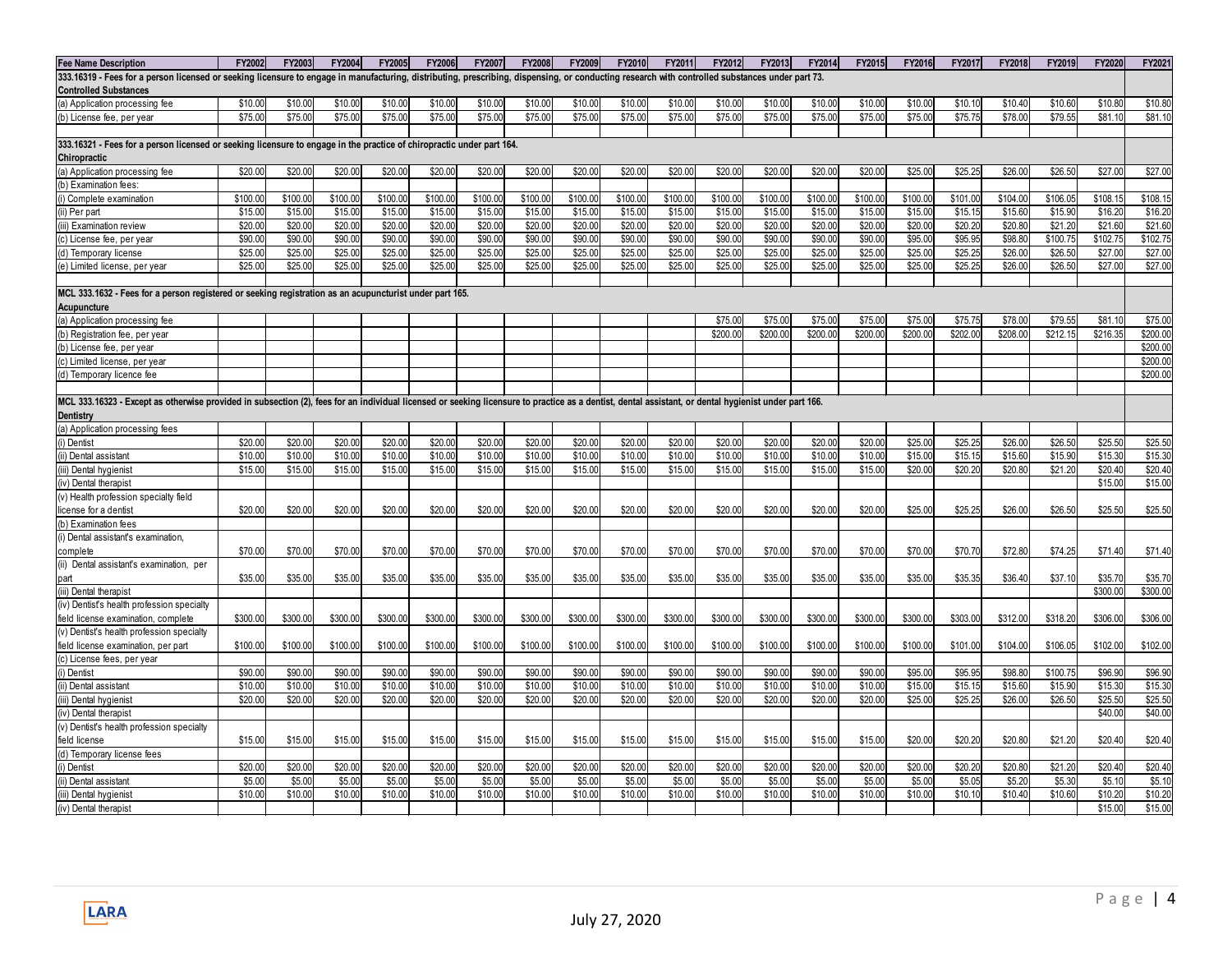| <b>Fee Name Description</b>                                                                                                                                                                                                    | FY2002  | FY2003  | FY2004  | FY2005  | FY2006  | FY2007   | FY2008   | FY2009   | FY2010   | FY2011   | FY2012   | FY2013   | FY2014   | FY2015   | FY2016   | FY2017   | FY2018   | FY2019               | FY2020   | FY2021   |
|--------------------------------------------------------------------------------------------------------------------------------------------------------------------------------------------------------------------------------|---------|---------|---------|---------|---------|----------|----------|----------|----------|----------|----------|----------|----------|----------|----------|----------|----------|----------------------|----------|----------|
| (e) Limited license fee, per year                                                                                                                                                                                              |         |         |         |         |         |          |          |          |          |          |          |          |          |          |          |          |          |                      |          |          |
| (i) Dentist                                                                                                                                                                                                                    | \$25.00 | \$25.00 | \$25.00 | \$25.00 | \$25.00 | \$25.00  | \$25.00  | \$25.00  | \$25.00  | \$25.00  | \$25.00  | \$25.00  | \$25.00  | \$25.00  | \$25.00  | \$25.25  | \$26.00  | \$26.50              | \$25.50  | \$25.50  |
| (ii) Dental assistant                                                                                                                                                                                                          | \$5.00  | \$5.00  | \$5.00  | \$5.00  | \$5.00  | \$5.00   | \$5.00   | \$5.00   | \$5.00   | \$5.00   | \$5.00   | \$5.00   | \$5.00   | \$5.00   | \$5.00   | \$5.05   | \$5.20   | \$5.30               | \$5.10   | \$5.10   |
| (iii) Dental hygienist                                                                                                                                                                                                         | \$10.00 | \$10.00 | \$10.00 | \$10.00 | \$10.00 | \$10.00  | \$10.00  | \$10.00  | \$10.00  | \$10.00  | \$10.00  | \$10.00  | \$10.00  | \$10.00  | \$10.00  | \$10.10  | \$10.40  | \$10.60              | \$10.20  | \$10.20  |
| f) Examination review fees                                                                                                                                                                                                     |         |         |         |         |         |          |          |          |          |          |          |          |          |          |          |          |          |                      |          |          |
| (i) Dental preclinical or dentist's health                                                                                                                                                                                     |         |         |         |         |         |          |          |          |          |          |          |          |          |          |          |          |          |                      |          |          |
| profession specialty field license                                                                                                                                                                                             | \$50.00 | \$50.00 | \$50.00 | \$50.00 | \$50.00 | \$50.00  | \$50.00  | \$50.00  | \$50.00  | \$50.00  | \$50.00  | \$50.00  | \$50.00  | \$50.00  | \$50.00  | \$50.50  | \$52.00  | \$53.00              | \$51.00  | \$51.00  |
| (ii) Dental assistant                                                                                                                                                                                                          | \$20.00 | \$20.00 | \$20.00 | \$20.00 | \$20.00 | \$20.00  | \$20.00  | \$20.00  | \$20.00  | \$20.00  | \$20.00  | \$20.00  | \$20.00  | \$20.00  | \$20.00  | \$20.20  | \$20.80  | \$21.20              | \$20.40  | \$20.40  |
| (iv) Dental therapist                                                                                                                                                                                                          |         |         |         |         |         |          |          |          |          |          |          |          |          |          |          |          |          |                      | \$50.00  | \$50.00  |
|                                                                                                                                                                                                                                |         |         |         |         |         |          |          |          |          |          |          |          |          |          |          |          |          |                      |          |          |
| MCL 333.16323a - Fees for a person licensed or seeking licensure as an audiologist under part 168.<br>Audiology                                                                                                                |         |         |         |         |         |          |          |          |          |          |          |          |          |          |          |          |          |                      |          |          |
| (a) Application processing fee                                                                                                                                                                                                 |         |         |         |         |         | \$120.00 | \$120.00 | \$120.00 | \$120.00 | \$120.0  | \$120.00 | \$120.00 | \$120.00 | \$120.00 | \$120.00 | \$121.20 | \$124.80 | \$127.2              | \$129.80 | \$129.80 |
| (b) License fee, per year                                                                                                                                                                                                      |         |         |         |         |         | \$150.00 | \$150.00 | \$150.00 | \$150.00 | \$150.00 | \$150.00 | \$150.00 | \$150.00 | \$150.00 | \$150.00 | \$151.50 | \$156.05 | \$159.15             | \$162.30 | \$162.30 |
|                                                                                                                                                                                                                                |         |         |         |         |         |          |          |          |          |          |          |          |          |          |          |          |          |                      |          |          |
| MCL 333.16324 - Fees for a person licensed or seeking licensure to engage in the practice of marriage and family therapy under part 169.                                                                                       |         |         |         |         |         |          |          |          |          |          |          |          |          |          |          |          |          |                      |          |          |
| <b>Marriage and Family Therapy</b>                                                                                                                                                                                             |         |         |         |         |         |          |          |          |          |          |          |          |          |          |          |          |          |                      |          |          |
| (a) Application processing fee                                                                                                                                                                                                 | \$25.00 | \$25.00 | \$25.00 | \$25.00 | \$25.00 | \$25.00  | \$25.00  | \$25.00  | \$25.00  | \$25.00  | \$25.00  | \$25.00  | \$25.00  | \$25.00  | \$30.00  | \$30.3   | \$31.2   | \$31.80              | \$32.40  | \$32.40  |
| (b) License fee, per year                                                                                                                                                                                                      | \$50.00 | \$50.00 | \$50.00 | \$50.00 | \$50.00 | \$50.00  | \$50.00  | \$50.00  | \$50.00  | \$50.00  | \$50.00  | \$50.00  | \$50.00  | \$50.00  | \$55.00  | \$55.55  | \$57.20  | \$58.30              | \$59.45  | \$59.45  |
|                                                                                                                                                                                                                                |         |         |         |         |         |          |          |          |          |          |          |          |          |          |          |          |          |                      |          |          |
| MCL 333.16325 - Fees for a person licensed or seeking licensure to engage in the practice of medicine under part 170.                                                                                                          |         |         |         |         |         |          |          |          |          |          |          |          |          |          |          |          |          |                      |          |          |
| <b>Medicine</b>                                                                                                                                                                                                                |         |         |         |         |         |          |          |          |          |          |          |          |          |          |          |          |          |                      |          |          |
| (a) Application processing fee                                                                                                                                                                                                 | \$50.00 | \$50.00 | \$50.00 | \$50.00 | \$50.00 | \$50.00  | \$50.00  | \$50.00  | \$50.00  | \$50.00  | \$50.00  | \$50.00  | \$50.00  | \$50.00  | \$55.00  | \$55.55  | \$57.2   | \$58.3               | \$59.45  | \$59.45  |
| (b) License fee, per year                                                                                                                                                                                                      | \$90.00 | \$90.00 | \$90.00 | \$90.00 | \$90.00 | \$90.00  | \$90.00  | \$90.00  | \$90.00  | \$90.00  | \$90.00  | \$90.00  | \$90.00  | \$90.00  | \$95.00  | \$95.95  | \$98.80  | \$100.7              | \$102.75 | \$102.75 |
| (c) Temporary license fee                                                                                                                                                                                                      | \$25.00 | \$25.00 | \$25.00 | \$25.00 | \$25.00 | \$25.00  | \$25.00  | \$25.00  | \$25.00  | \$25.00  | \$25.00  | \$25.00  | \$25.00  | \$25.00  | \$25.00  | \$25.25  | \$26.00  | \$26.50              | \$27.00  | \$27.00  |
| (d) Limited license fee, per year                                                                                                                                                                                              | \$30.00 | \$30.00 | \$30.00 | \$30.00 | \$30.00 | \$30.00  | \$30.00  | \$30.00  | \$30.00  | \$30.00  | \$30.00  | \$30.00  | \$30.00  | \$30.00  | \$30.00  | \$30.30  | \$31.20  | \$31.80              | \$32.40  | \$32.40  |
|                                                                                                                                                                                                                                |         |         |         |         |         |          |          |          |          |          |          |          |          |          |          |          |          |                      |          |          |
| MCL 333.16326 - Fees for an individual who is licensed or seeking licensure to engage in the practice of midwifery under part 171.<br>Midwifery                                                                                |         |         |         |         |         |          |          |          |          |          |          |          |          |          |          |          |          |                      |          |          |
| (a) Application processing fee                                                                                                                                                                                                 |         |         |         |         |         |          |          |          |          |          |          |          |          |          |          | \$450.00 | \$450.00 | \$450.00             | \$459.00 | \$75.00  |
| (b) License fee, per year                                                                                                                                                                                                      |         |         |         |         |         |          |          |          |          |          |          |          |          |          |          | \$200.00 | \$200.00 | \$200.00             | \$204.00 | \$204.00 |
| (c) Temporary license fee, per year                                                                                                                                                                                            |         |         |         |         |         |          |          |          |          |          |          |          |          |          |          | \$200.00 | \$200.0  | \$200.00             | \$204.00 | \$204.00 |
| ***MCL 333.16326 - Subsection (2) provides that after the department receives more than a total of \$23,000.00 in application processing fees from individuals who are licensed or seeking licensure to engage in the practice |         |         |         |         |         |          |          |          |          |          |          |          |          |          |          |          |          |                      |          |          |
|                                                                                                                                                                                                                                |         |         |         |         |         |          |          |          |          |          |          |          |          |          |          |          |          |                      |          |          |
| MCL 333.16327 - Fees for a person licensed or seeking licensure to practice nursing as a registered nurse, a licensed practical nurse, or a trained attendant under part 172.                                                  |         |         |         |         |         |          |          |          |          |          |          |          |          |          |          |          |          |                      |          |          |
| <b>Nursing</b>                                                                                                                                                                                                                 |         |         |         |         |         |          |          |          |          |          |          |          |          |          |          |          |          |                      |          |          |
| (a) Application processing fee                                                                                                                                                                                                 | \$20.00 | \$24.00 | \$24.00 | \$24.00 | \$24.00 | \$24.00  | \$24.00  | \$24.00  | \$24.00  | \$24.00  | \$24.00  | \$24.00  | \$24.00  | \$24.00  | \$24.00  | \$75.00  | \$77.25  | \$78.75              | \$80.30  | \$80.30  |
| (b) License fee, per year                                                                                                                                                                                                      | \$20.00 | \$24.00 | \$24.00 | \$24.00 | \$24.00 | \$24.00  | \$24.00  | \$24.00  | \$24.00  | \$30.00  | \$30.00  | \$30.00  | \$30.00  | \$30.00  | \$30.00  | \$60.00  | \$61.80  | \$63.00              | \$64.25  | \$64.25  |
| (c) Temporary license                                                                                                                                                                                                          | \$10.00 | \$10.00 | \$10.00 | \$10.00 | \$10.00 | \$10.00  | \$10.00  | \$10.00  | \$10.00  | \$10.00  | \$10.00  | \$10.00  | \$10.00  | \$10.00  | \$10.00  | \$10.00  | \$10.30  | \$10.50              | \$10.70  | \$10.70  |
| (d) Limited license, per year                                                                                                                                                                                                  | \$10.00 | \$10.00 | \$10.00 | \$10.00 | \$10.00 | \$10.00  | \$10.00  | \$10.00  | \$10.00  | \$10.00  | \$10.00  | \$10.00  | \$10.00  | \$10.00  | \$10.00  | \$10.00  | \$10.30  | \$10.50              | \$10.70  | \$10.70  |
| (e) Specialty certification for registered                                                                                                                                                                                     |         |         |         |         |         |          |          |          |          |          |          |          |          |          |          |          |          |                      |          |          |
| nurse                                                                                                                                                                                                                          |         |         |         |         |         |          |          |          |          |          |          |          |          |          |          |          |          |                      |          |          |
| (i) Application processing fee                                                                                                                                                                                                 | \$20.00 | \$24.00 | \$24.00 | \$24.00 | \$24.00 | \$24.00  | \$24.00  | \$24.00  | \$24.00  | \$24.00  | \$24.00  | \$24.00  | \$24.00  | \$24.00  | \$24.00  | \$24.00  | \$24.70  | \$25.15              | \$25.65  | \$25.65  |
| (ii) Specialty certification, per year                                                                                                                                                                                         | \$10.00 | \$14.00 | \$14.00 | \$14.00 | \$14.00 | \$14.00  | \$14.00  | \$14.00  | \$14.00  | \$14.00  | \$14.00  | \$14.00  | \$14.00  | \$14.00  | \$14.00  | \$14.00  | \$14.40  | $\overline{\$14.65}$ | \$14.90  | \$14.90  |
|                                                                                                                                                                                                                                |         |         |         |         |         |          |          |          |          |          |          |          |          |          |          |          |          |                      |          |          |
| MCL 333.16315(6) - Nurse Professional Fund                                                                                                                                                                                     |         |         |         |         |         |          |          |          |          |          |          |          |          |          |          |          |          |                      |          |          |
| Per each individual annual license fee                                                                                                                                                                                         | \$2.00  | \$2.00  | \$2.00  | \$2.00  | \$2.00  | \$2.00   | \$2.00   | \$2.00   | \$2.00   | \$8.00   | \$8.00   | \$8.00   | \$8.00   | \$8.00   | \$8.00   | \$8.00   | \$8.00   | \$8.00               | \$8.00   | \$8.00   |
|                                                                                                                                                                                                                                |         |         |         |         |         |          |          |          |          |          |          |          |          |          |          |          |          |                      |          |          |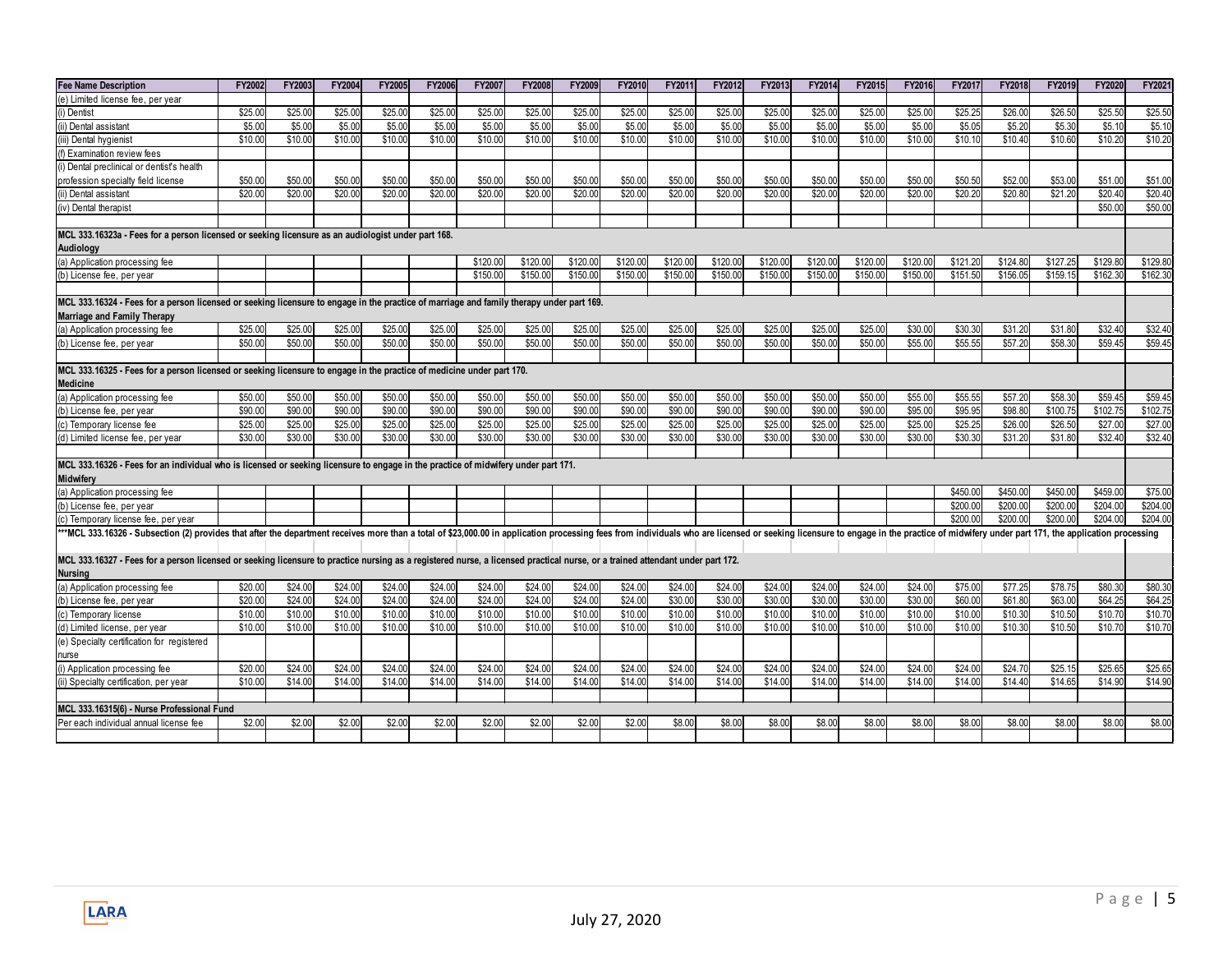| <b>Fee Name Description</b>                                                                                                                   | FY2002   | FY2003   | FY2004   | FY2005   | <b>FY2006</b> | FY2007   | FY2008   | FY2009   | FY2010   | FY2011   | FY2012   | FY2013   | FY2014   | FY2015   | FY2016   | FY2017   | FY2018   | FY2019   | FY2020   | FY2021   |
|-----------------------------------------------------------------------------------------------------------------------------------------------|----------|----------|----------|----------|---------------|----------|----------|----------|----------|----------|----------|----------|----------|----------|----------|----------|----------|----------|----------|----------|
| MCL 333.16328 - Fees for a person licensed or seeking licensure as a nursing home administrator under part 173.                               |          |          |          |          |               |          |          |          |          |          |          |          |          |          |          |          |          |          |          |          |
| <b>Nursing Home Administration</b>                                                                                                            |          |          |          |          |               |          |          |          |          |          |          |          |          |          |          |          |          |          |          |          |
| (a) Application processing fee                                                                                                                | \$15.00  | \$15.00  | \$15.00  | \$15.00  | \$15.00       | \$15.00  | \$15.00  | \$15.00  | \$15.00  | \$15.00  | \$15.00  | \$15.00  | \$15.00  | \$15.00  | \$15.00  | \$15.15  | \$15.60  | \$15.90  | \$16.20  | \$16.20  |
| (b) Examination fees                                                                                                                          |          |          |          |          |               |          |          |          |          |          |          |          |          |          |          |          |          |          |          |          |
| (i) Complete examination                                                                                                                      | \$120.00 | \$120.00 | \$120.00 | \$120.00 | \$120.00      | \$120.00 | \$120.00 | \$120.00 | \$120.00 | \$120.00 | \$120.00 | \$120.00 | \$120.00 | \$120.00 | \$120.00 | \$121.20 | \$124.80 | \$127.25 | \$129.80 | \$129.80 |
| (ii) National examination                                                                                                                     | \$95.00  | \$95.00  | \$95.00  | \$95.00  | \$95.00       | \$95.00  | \$95.00  | \$95.00  | \$95.0   | \$95.00  | \$95.00  | \$95.00  | \$95.00  | \$95.00  | \$95.00  | \$95.95  | \$98.80  | \$100.75 | \$102.7  | \$102.75 |
| (iii) State supplemental examination                                                                                                          | \$50.00  | \$50.00  | \$50.00  | \$50.00  | \$50.00       | \$50.00  | \$50.00  | \$50.00  | \$50.00  | \$50.00  | \$50.00  | \$50.00  | \$50.00  | \$50.00  | \$50.00  | \$50.50  | \$52.00  | \$53.00  | \$54.05  | \$54.05  |
| (c) Examination review                                                                                                                        | \$25.00  | \$25.00  | \$25.00  | \$25.00  | \$25.00       | \$25.00  | \$25.00  | \$25.0   | \$25.00  | \$25.00  | \$25.00  | \$25.00  | \$25.00  | \$25.00  | \$25.00  | \$25.25  | \$26.00  | \$26.50  | \$27.00  | \$27.00  |
| (d) License fee, per year                                                                                                                     | \$60.00  | \$60.00  | \$60.00  | \$60.00  | \$60.00       | \$60.00  | \$60.00  | \$60.00  | \$60.00  | \$60.00  | \$60.00  | \$60.00  | \$60.00  | \$60.00  | \$60.00  | \$60.60  | \$62.40  | \$64.60  | \$65.85  | \$65.85  |
| (e) Temporary license                                                                                                                         | \$25.00  | \$25.00  | \$25.00  | \$25.00  | \$25.00       | \$25.00  | \$25.00  | \$25.00  | \$25.00  | \$25.00  | \$25.00  | \$25.00  | \$25.00  | \$25.00  | \$25.00  | \$25.25  | \$26.00  | \$26.50  | \$27.00  | \$27.00  |
|                                                                                                                                               |          |          |          |          |               |          |          |          |          |          |          |          |          |          |          |          |          |          |          |          |
| MCL 333.16329 - Fees for a person licensed or seeking licensure to engage in the practice of optometry under part 174.                        |          |          |          |          |               |          |          |          |          |          |          |          |          |          |          |          |          |          |          |          |
| Optometry                                                                                                                                     |          |          |          |          |               |          |          |          |          |          |          |          |          |          |          |          |          |          |          |          |
| (a) Application processing fee                                                                                                                | \$20.00  | \$20.00  | \$20.00  | \$20.00  | \$20.00       | \$20.00  | \$20.00  | \$20.00  | \$20.00  | \$20.00  | \$20.00  | \$20.00  | \$20.00  | \$20.00  | \$25.00  | \$25.25  | \$26.00  | \$26.50  | \$27.00  | \$27.00  |
| (b) Examination fees                                                                                                                          |          |          |          |          |               |          |          |          |          |          |          |          |          |          |          |          |          |          |          |          |
| (i) Complete examination                                                                                                                      | \$200.0  | \$200.0  | \$200.0  | \$200.0  | \$200.00      | \$200.00 | \$200.0  | \$200.0  | \$200.0  | \$200.0  | \$200.00 | \$200.00 | \$200.0  | \$200.00 | \$200.00 | \$202.00 | \$208.00 | \$212.1  | \$216.3  | \$216.35 |
| (ii) Examination, per part                                                                                                                    | \$50.00  | \$50.00  | \$50.00  | \$50.00  | \$50.00       | \$50.00  | \$50.00  | \$50.00  | \$50.0   | \$50.00  | \$50.00  | \$50.00  | \$50.00  | \$50.00  | \$50.00  | \$50.50  | \$52.00  | \$53.00  | \$54.05  | \$54.05  |
| (iii) Examination review                                                                                                                      | \$20.00  | \$20.00  | \$20.00  | \$20.00  | \$20.00       | \$20.00  | \$20.00  | \$20.0   | \$20.00  | \$20.00  | \$20.00  | \$20.00  | \$20.00  | \$20.00  | \$20.00  | \$20.20  | \$20.80  | \$21.20  | \$21.60  | \$21.60  |
| (c) License fee, per year                                                                                                                     | \$90.00  | \$90.00  | \$90.00  | \$90.00  | \$90.00       | \$90.00  | \$90.00  | \$90.00  | \$90.00  | \$90.00  | \$90.00  | \$90.00  | \$90.00  | \$90.00  | \$90.00  | \$95.95  | \$98.80  | \$100.75 | \$102.75 | \$102.75 |
| (d) Limited license, per year                                                                                                                 | \$25.00  | \$25.00  | \$25.00  | \$25.00  | \$25.00       | \$25.00  | \$25.00  | \$25.00  | \$25.00  | \$25.00  | \$25.00  | \$25.00  | \$25.00  | \$25.00  | \$25.00  | \$25.25  | \$26.00  | \$26.50  | \$27.00  | \$27.00  |
| (e) Temporary license                                                                                                                         | \$25.00  | \$25.00  | \$25.00  | \$25.00  | \$25.00       | \$25.00  | \$25.00  | \$25.00  | \$25.00  | \$25.00  | \$25.00  | \$25.00  | \$25.00  | \$25.00  | \$25.00  | \$25.25  | \$26.00  | \$26.50  | \$27.00  | \$27.00  |
| (f) Certification to administer diagnostic                                                                                                    |          |          |          |          |               |          |          |          |          |          |          |          |          |          |          |          |          |          |          |          |
| pharmaceutical agents or to administer                                                                                                        |          |          |          |          |               |          |          |          |          |          |          |          |          |          |          |          |          |          |          |          |
| and prescribe therapeutic pharmaceutical                                                                                                      |          |          |          |          |               |          |          |          |          |          |          |          |          |          |          |          |          |          |          |          |
| agents                                                                                                                                        |          |          |          |          |               |          |          |          |          |          |          |          |          |          |          |          |          |          |          |          |
| (i) Application processing fee                                                                                                                | \$20.00  | \$20.00  | \$20.00  | \$20.00  | \$20.00       | \$20.00  | \$20.00  | \$20.00  | \$20.00  | \$20.00  | \$20.00  | \$20.00  | \$20.00  | \$20.00  | \$20.00  | \$20.20  | \$20.80  | \$21.20  | \$21.60  | \$21.60  |
| (ii) Until the expiration of 10 years after                                                                                                   |          |          |          |          |               |          |          |          |          |          |          |          |          |          |          |          |          |          |          |          |
| the effective date of the amendatory act                                                                                                      |          |          |          |          |               |          |          |          |          |          |          |          |          |          |          |          |          |          |          |          |
| that added section 17435, certification to                                                                                                    |          |          |          |          |               |          |          |          |          |          |          |          |          |          |          |          |          |          |          |          |
| administer diagnostic pharmaceutical                                                                                                          |          |          |          |          |               |          |          |          |          |          |          |          |          |          |          |          |          |          |          |          |
| agents                                                                                                                                        | \$55.00  | \$55.00  | \$55.00  | \$55.00  | \$55.00       | \$55.00  | \$55.00  | \$55.00  | \$55.00  | \$55.00  | \$55.00  | \$55.00  | \$55.00  | \$55.00  | \$55.00  | \$55.55  | \$57.20  | \$58.30  | \$59.45  | \$59.45  |
| (iii) Certification to administer diagnostic                                                                                                  |          |          |          |          |               |          |          |          |          |          |          |          |          |          |          |          |          |          |          |          |
| pharmaceutical agents and to administer                                                                                                       |          |          |          |          |               |          |          |          |          |          |          |          |          |          |          |          |          |          |          |          |
| and prescribe therapeutic pharmaceutical                                                                                                      |          |          |          |          |               |          |          |          |          |          |          |          |          |          |          |          |          |          |          |          |
| agents                                                                                                                                        | \$55.00  | \$55.00  | \$55.00  | \$55.00  | \$55.00       | \$55.00  | \$55.00  | \$55.00  | \$55.00  | \$55.00  | \$55.00  | \$55.00  | \$55.00  | \$55.00  | \$55.00  | \$55.55  | \$57.20  | \$58.30  | \$59.45  | \$59.45  |
|                                                                                                                                               |          |          |          |          |               |          |          |          |          |          |          |          |          |          |          |          |          |          |          |          |
| MCL 333.16331 - Fees for a person licensed or seeking licensure to engage in the practice of osteopathic medicine and surgery under part 175. |          |          |          |          |               |          |          |          |          |          |          |          |          |          |          |          |          |          |          |          |
| <b>Osteopathic Medicine and Surgery</b><br>(a) Application processing fee                                                                     | \$50.00  | \$50.00  | \$50.00  | \$50.00  | \$50.00       | \$50.00  | \$50.00  | \$50.00  | \$50.00  | \$50.00  | \$50.00  | \$50.00  | \$50.00  | \$50.00  | \$55.00  | \$55.55  | \$57.20  | \$58.30  | \$59.45  | \$59.45  |
| (b) License fee, per year                                                                                                                     | \$90.00  | \$90.00  | \$90.00  | \$90.00  | \$90.00       | \$90.00  | \$90.00  | \$90.00  | \$90.00  | \$90.00  | \$90.00  | \$90.00  | \$90.00  | \$90.00  | \$95.00  | \$95.95  | \$98.80  | \$100.75 | \$102.75 | \$102.75 |
| (c) Temporary license fee                                                                                                                     | \$25.00  | \$25.00  | \$25.00  | \$25.00  | \$25.00       | \$25.00  | \$25.00  | \$25.00  | \$25.00  | \$25.00  | \$25.00  | \$25.00  | \$25.00  | \$25.00  | \$25.00  | \$25.25  | \$26.00  | \$26.50  | \$27.00  | \$27.00  |
| (d) Limited license fee, per year                                                                                                             | \$30.00  | \$30.00  | \$30.00  | \$30.00  | \$30.00       | \$30.00  | \$30.00  | \$30.00  | \$30.00  | \$30.00  | \$30.00  | \$30.00  | \$30.00  | \$30.00  | \$30.00  | \$30.30  | \$31.20  | \$31.80  | \$32.40  | \$32.40  |
|                                                                                                                                               |          |          |          |          |               |          |          |          |          |          |          |          |          |          |          |          |          |          |          |          |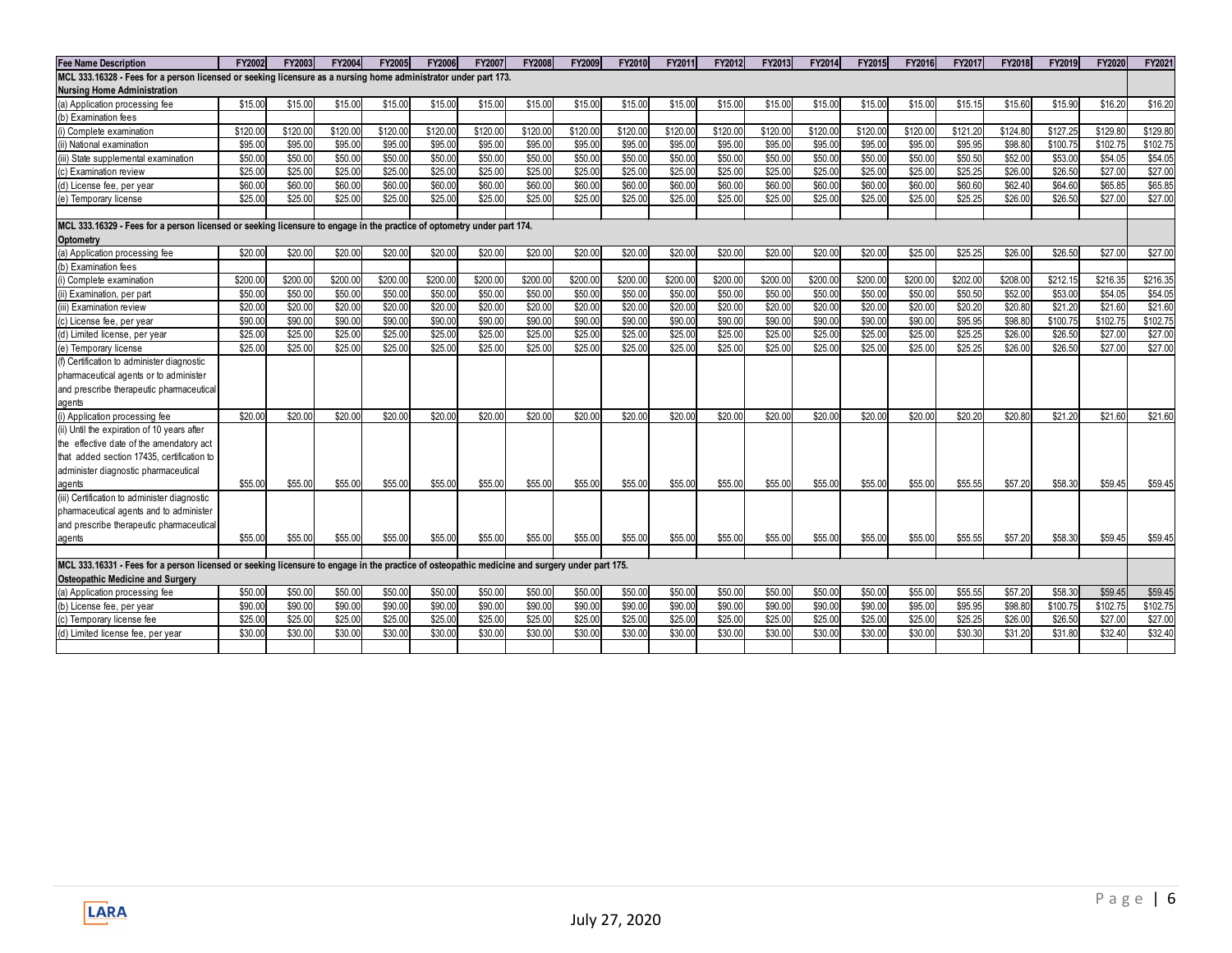| <b>Fee Name Description</b>                                                                                                                                                 | FY2002  | FY2003  | FY2004  | FY2005  | <b>FY2006</b> | FY2007  | <b>FY2008</b> | FY2009             | FY2010  | FY2011   | FY2012   | FY2013   | FY2014   | FY2015   | FY2016             | FY2017   | FY2018   | FY2019             | FY2020   | FY2021             |
|-----------------------------------------------------------------------------------------------------------------------------------------------------------------------------|---------|---------|---------|---------|---------------|---------|---------------|--------------------|---------|----------|----------|----------|----------|----------|--------------------|----------|----------|--------------------|----------|--------------------|
| MCL 333.16333 - Fees for a person licensed or seeking licensure to engage in the practice of pharmacy or other practices regulated under part 177.                          |         |         |         |         |               |         |               |                    |         |          |          |          |          |          |                    |          |          |                    |          |                    |
| <b>Pharmacy Practice and Drug Control</b>                                                                                                                                   |         |         |         |         |               |         |               |                    |         |          |          |          |          |          |                    |          |          |                    |          |                    |
| (a) Application processing fees                                                                                                                                             |         |         |         |         |               |         |               |                    |         |          |          |          |          |          |                    |          |          |                    |          |                    |
| (i) Pharmacist                                                                                                                                                              | \$20.00 | \$20.0  | \$20.0  | \$20.00 | \$20.00       | \$20.00 | \$20.0        | \$20.00            | \$20.00 | \$20.00  | \$20.00  | \$20.00  | \$20.00  | \$20.00  | \$25.00            | \$25.25  | \$26.0   | \$26.5             | \$27.0   | \$75.00            |
| (ii) Pharmacy                                                                                                                                                               | \$35.00 | \$35.00 | \$35.00 | \$35.00 | \$35.00       | \$35.00 | \$35.00       | \$35.00            | \$35.00 | \$35.00  | \$35.00  | \$35.00  | \$35.00  | \$35.00  | \$40.00            | \$40.40  | \$41.60  | \$42.4             | \$43.2   | \$75.00            |
| iii) Drug control                                                                                                                                                           | \$20.00 | \$20.00 | \$20.00 | \$20.00 | \$20.00       | \$20.00 | \$20.00       | \$20.00            | \$20.00 | \$20.00  | \$20.00  | \$20.00  | \$20.00  | \$20.00  | \$25.00            | \$25.25  | \$26.00  | \$26.50            | \$27.0   | \$75.00            |
| (iv) Manufacturer or wholesaler                                                                                                                                             | \$50.00 | \$50.00 | \$50.00 | \$50.00 | \$50.00       | \$50.00 | \$50.00       | \$50.00            | \$50.00 | \$50.00  | \$50.00  | \$50.00  | \$50.00  | \$50.00  | \$55.00            | \$55.55  | \$57.2   | \$58.3             | \$59.45  | \$75.00            |
| v) Pharmacy technician                                                                                                                                                      |         |         |         |         |               |         |               |                    |         |          |          |          | \$25.00  | \$25.00  | \$25.00            | \$25.25  | \$26.00  | \$26.50            | \$27.00  | \$75.00            |
| (b) Examination fees: Jurisprudence                                                                                                                                         |         |         |         |         |               |         |               |                    |         |          |          |          |          |          |                    |          |          |                    |          |                    |
| examination                                                                                                                                                                 | \$30.00 | \$30.00 | \$30.00 | \$30.00 | \$30.00       | \$30.00 | \$30.00       | \$30.00            | \$30.00 | \$30.00  | \$30.00  | \$30.00  | \$30.00  | \$30.00  | \$30.00            | \$30.30  | \$31.20  | \$31.80            | \$32.40  | \$30.00            |
| (c) License fees, per year                                                                                                                                                  |         |         |         |         |               |         |               |                    |         |          |          |          |          |          |                    |          |          |                    |          |                    |
| (i) Pharmacist                                                                                                                                                              | \$30.00 | \$30.0  | \$30.0  | \$30.00 | \$30.00       | \$30.00 | \$30.0        | \$30.00            | \$30.00 | \$30.00  | \$30.00  | \$30.00  | \$30.00  | \$30.00  | \$35.00            | \$35.35  | \$36.40  | \$37.1             | \$37.8   | \$30.00            |
| (ii) Pharmacv                                                                                                                                                               | \$50.00 | \$50.00 | \$50.00 | \$50.00 | \$50.00       | \$50.00 | \$50.00       | \$50.00            | \$50.00 | \$50.00  | \$50.00  | \$50.00  | \$50.00  | \$50.00  | \$55.00            | \$55.55  | \$57.20  | \$58.3             | \$59.45  | \$50.00            |
| (iii) Drug control                                                                                                                                                          | \$15.00 | \$15.00 | \$15.00 | \$15.00 | \$15.00       | \$15.00 | \$15.00       | \$15.00            | \$15.00 | \$15.00  | \$15.00  | \$15.00  | \$15.00  | \$15.00  | \$20.00            | \$20.20  | \$20.80  | \$21.20            | \$21.60  | \$15.00            |
| (iv) Manufacturer or wholesaler                                                                                                                                             | \$25.00 | \$25.00 | \$25.00 | \$25.00 | \$25.00       | \$25.00 | \$25.00       | \$25.00            | \$25.00 | \$25.00  | \$25.00  | \$25.00  | \$25.00  | \$25.00  | \$30.00            | \$30.30  | \$31.20  | \$31.80            | \$32.40  | \$25.00            |
| (v) Pharmacy technician                                                                                                                                                     |         |         |         |         |               |         |               |                    |         |          |          |          |          | \$30.00  | \$30.00            | \$30.30  | \$31.20  | \$31.80            | \$32.4   | \$30.00            |
| (d) Temporary license for pharmacist                                                                                                                                        | \$25.00 | \$25.00 | \$25.00 | \$25.00 | \$25.00       | \$25.00 | \$25.0        | \$25.00            | \$25.00 | \$25.00  | \$25.00  | \$25.00  | \$25.00  | \$25.00  | \$25.00            | \$25.25  | \$26.00  | \$26.50            | \$27.00  | \$25.00            |
| (e) Limited license for pharmacist, per                                                                                                                                     |         |         |         |         |               |         |               |                    |         |          |          |          |          |          |                    |          |          |                    |          |                    |
| year                                                                                                                                                                        | \$15.00 | \$15.00 | \$15.00 | \$15.00 | \$15.00       | \$15.00 | \$15.00       | \$15.00            | \$15.00 | \$15.00  | \$15.00  | \$15.00  | \$15.00  | \$15.00  | \$15.00            | \$15.15  | \$15.60  | \$15.90            | \$16.20  | \$15.00            |
| (f) Temporary license for pharmacy                                                                                                                                          |         |         |         |         |               |         |               |                    |         |          |          |          |          |          |                    |          |          |                    |          |                    |
| technician                                                                                                                                                                  |         |         |         |         |               |         |               |                    |         |          |          |          |          | \$15.00  | \$15.00            | \$15.15  | \$15.60  | \$15.90            | \$16.20  | \$15.00            |
| (g) Limited license for pharmacy                                                                                                                                            |         |         |         |         |               |         |               |                    |         |          |          |          |          |          |                    |          |          |                    |          |                    |
| technician, per year                                                                                                                                                        |         |         |         |         |               |         |               |                    |         |          |          |          |          |          | \$10.00            | \$10.10  | \$10.40  | \$10.60            | \$10.80  | \$10.00            |
|                                                                                                                                                                             |         |         |         |         |               |         |               |                    |         |          |          |          |          |          |                    |          |          |                    |          |                    |
| MCL 333.16334 - Fees for an individual licensed or seeking licensure as a massage therapist under part 179A.                                                                |         |         |         |         |               |         |               |                    |         |          |          |          |          |          |                    |          |          |                    |          |                    |
| <b>Massage Therapy</b>                                                                                                                                                      |         |         |         |         |               |         |               |                    |         |          |          |          |          |          |                    |          |          |                    |          |                    |
| (a) Application processing fee                                                                                                                                              |         |         |         |         |               |         |               | \$20.00            | \$20.00 | \$20.00  | \$20.00  | \$20.00  | \$20.00  | \$20.00  | \$20.00            | \$20.20  | \$20.80  | \$21.20            | \$21.60  | \$21.60            |
| (b) License fee, per year                                                                                                                                                   |         |         |         |         |               |         |               | \$75.00            | \$75.00 | \$75.00  | \$75.00  | \$75.00  | \$75.00  | \$75.00  | \$75.00            | \$75.75  | \$78.00  | \$79.55            | \$81.10  | \$81.10            |
|                                                                                                                                                                             |         |         |         |         |               |         |               |                    |         |          |          |          |          |          |                    |          |          |                    |          |                    |
| MCL 333.16335 - Fees for a person licensed or seeking licensure to engage in the practice of physical therapy or practice as a physical therapist assistant under part 178. |         |         |         |         |               |         |               |                    |         |          |          |          |          |          |                    |          |          |                    |          |                    |
| <b>Physical Therapy</b>                                                                                                                                                     | \$25.00 | \$25.00 | \$25.00 | \$25.00 | \$25.00       | \$25.00 | \$25.00       | \$25.00            | \$20.00 | \$20.00  | \$20.00  | \$20.00  | \$20.00  | \$20.00  | \$20.00            | \$20.20  | \$20.80  | \$21.20            | \$21.60  | \$21.60            |
| (a) Application processing fee<br>(b) Examination fees: Jurisprudence                                                                                                       |         |         |         |         |               |         |               |                    |         |          |          |          |          |          |                    |          |          |                    |          |                    |
|                                                                                                                                                                             | \$25.00 | \$25.00 | \$25.00 | \$25.00 | \$25.00       | \$25.00 | \$25.00       |                    | \$25.00 | \$25.00  | \$25.00  | \$25.00  | \$25.00  | \$25.00  |                    | \$25.25  | \$26.00  |                    | \$27.00  | \$27.00            |
| examination only                                                                                                                                                            | \$55.00 | \$55.00 | \$55.00 | \$55.00 | \$55.00       | \$55.00 | \$55.00       | \$25.00<br>\$55.00 | \$90.00 | \$90.00  | \$90.00  | \$90.00  | \$90.00  | \$90.00  | \$25.00<br>\$90.00 | \$90.90  | \$93.60  | \$26.50<br>\$95.45 | \$97.35  | \$97.35            |
| (c) License fee, per year<br>(d) Limited license, per year                                                                                                                  | \$25.00 | \$25.00 | \$25.00 | \$25.00 | \$25.00       | \$25.00 | \$25.00       | \$25.00            | \$25.00 | \$25.00  | \$25.00  | \$25.00  | \$25.00  | \$25.00  | \$25.00            | \$25.25  | \$26.00  | \$26.50            | \$27.00  | \$27.00            |
|                                                                                                                                                                             |         |         |         |         |               |         |               |                    |         |          |          |          |          |          |                    |          |          |                    |          |                    |
| MCL 333.16336 - Fees for a person licensed or seeking licensure as an athletic trainer under part 179.                                                                      |         |         |         |         |               |         |               |                    |         |          |          |          |          |          |                    |          |          |                    |          |                    |
| <b>Athletic Training</b>                                                                                                                                                    |         |         |         |         |               |         |               |                    |         |          |          |          |          |          |                    |          |          |                    |          |                    |
| (a) Application processing fee                                                                                                                                              |         |         |         |         |               |         |               |                    |         | \$75.00  | \$75.00  | \$75.00  | \$75.00  | \$75.00  | \$75.00            | \$75.75  | \$78.0   | \$79.5             | \$81.1   | \$81.10            |
| (b) License fee, per year                                                                                                                                                   |         |         |         |         |               |         |               |                    |         | \$200.00 | \$200.00 | \$200.00 | \$200.00 | \$200.00 | \$200.00           | \$101.00 | \$104.00 | \$106.05           | \$108.15 | \$108.15           |
|                                                                                                                                                                             |         |         |         |         |               |         |               |                    |         |          |          |          |          |          |                    |          |          |                    |          |                    |
| MCL 333.16337 - Fees for a person licensed or seeking licensure to engage in practice as a physician's assistant under part 170, part 175, or part 180.                     |         |         |         |         |               |         |               |                    |         |          |          |          |          |          |                    |          |          |                    |          |                    |
|                                                                                                                                                                             |         |         |         |         |               |         |               |                    |         |          |          |          |          |          |                    |          |          |                    |          |                    |
|                                                                                                                                                                             |         |         |         |         |               |         |               |                    |         |          |          |          |          |          |                    |          |          |                    |          |                    |
| <b>Physician's Assistants</b>                                                                                                                                               | \$30.00 | \$30.00 | \$30.00 | \$30.00 | \$30.00       | \$30.00 | \$30.00       | \$30.00            | \$30.00 | \$30.00  | \$30.00  | \$30.00  | \$30.00  | \$30.00  | \$35.00            | \$35.35  | \$36.40  | \$37.10            | \$37.80  |                    |
| (a) Application processing fee                                                                                                                                              | \$50.00 | \$50.00 | \$50.00 | \$50.00 | \$50.00       | \$50.00 | \$50.00       | \$50.00            | \$50.00 | \$50.00  | \$50.00  | \$50.00  | \$50.00  | \$50.00  | \$55.00            | \$55.55  | \$57.20  | \$58.3             | \$59.45  | \$37.80            |
| (b) License fee, per year                                                                                                                                                   | \$35.00 | \$35.00 | \$35.00 | \$35.00 | \$35.00       | \$35.00 | \$35.00       | \$35.00            | \$35.00 | \$35.00  | \$35.00  | \$35.00  | \$35.00  | \$35.00  | \$35.00            | \$35.35  | \$36.40  | \$37.10            | \$37.80  | \$59.45            |
| (c) Temporary license<br>(d) Limited license, per year                                                                                                                      | \$25.00 | \$25.00 | \$25.00 | \$25.00 | \$25.00       | \$25.00 | \$25.0        | \$25.00            | \$25.00 | \$25.00  | \$25.00  | \$25.00  | \$25.00  | \$25.00  | \$25.00            | \$25.25  | \$26.00  | \$26.50            | \$27.00  | \$37.80<br>\$27.00 |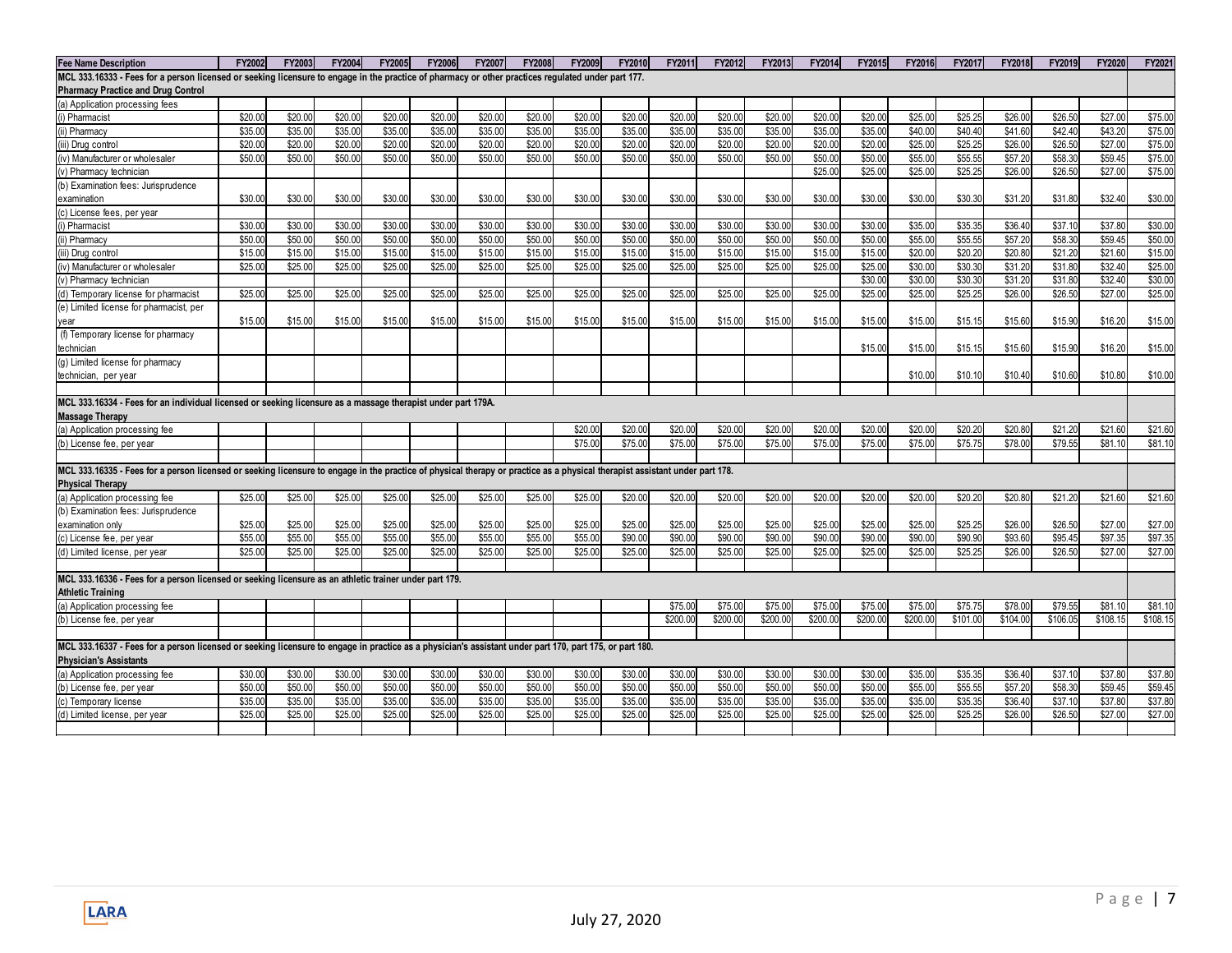| <b>Fee Name Description</b>                                                                                                                                                                                          | FY2002   | FY2003   | FY2004   | FY2005   | <b>FY2006</b> | FY2007   | FY2008   | FY2009   | FY2010   | FY2011   | FY2012   | FY2013   | FY2014   | FY2015   | FY2016   | FY2017   | FY2018   | FY2019   | FY2020   | FY2021   |
|----------------------------------------------------------------------------------------------------------------------------------------------------------------------------------------------------------------------|----------|----------|----------|----------|---------------|----------|----------|----------|----------|----------|----------|----------|----------|----------|----------|----------|----------|----------|----------|----------|
| MCL 333.1633 Fees for a person licensed or seeking licensure to engage in practice of genetic counseling uner part 170                                                                                               |          |          |          |          |               |          |          |          |          |          |          |          |          |          |          |          |          |          |          |          |
| <b>Genetic Counselor</b>                                                                                                                                                                                             |          |          |          |          |               |          |          |          |          |          |          |          |          |          |          |          |          |          |          |          |
| *The Department has not begun to collect fees for Genetic Counselors, as the rules and regulations for the profession are currently being promulgated by the department, in consultation with the Board of Medicine. |          |          |          |          |               |          |          |          |          |          |          |          |          |          |          |          |          |          |          |          |
| (a) Application processing fee                                                                                                                                                                                       |          |          |          |          |               |          |          |          |          |          |          |          |          |          |          |          |          |          | \$230.0  | \$230.00 |
| (b) License fee, per year                                                                                                                                                                                            |          |          |          |          |               |          |          |          |          |          |          |          |          |          |          |          |          |          | \$54.00  | \$54.00  |
| (c) Temporary license                                                                                                                                                                                                |          |          |          |          |               |          |          |          |          |          |          |          |          |          |          |          |          |          | \$50.00  | \$50.00  |
|                                                                                                                                                                                                                      |          |          |          |          |               |          |          |          |          |          |          |          |          |          |          |          |          |          |          |          |
| MCL 333.16339 - Fees for a person licensed or seeking licensure to engage in the practice of podiatric medicine and surgery under part 180.                                                                          |          |          |          |          |               |          |          |          |          |          |          |          |          |          |          |          |          |          |          |          |
| <b>Podiatric Medicine and Surgery</b>                                                                                                                                                                                |          |          |          |          |               |          |          |          |          |          |          |          |          |          |          |          |          |          |          |          |
| (a) Application processing fee                                                                                                                                                                                       | \$20.00  | \$20.00  | \$20.00  | \$20.00  | \$20.00       | \$20.00  | \$20.00  | \$20.00  | \$20.00  | \$20.00  | \$20.00  | \$20.00  | \$20.00  | \$20.00  | \$25.00  | \$25.25  | \$26.00  | \$26.50  | \$27.00  | \$27.00  |
| (b) License fee, per year                                                                                                                                                                                            | \$90.00  | \$90.00  | \$90.00  | \$90.00  | \$90.00       | \$90.00  | \$90.00  | \$90.00  | \$90.00  | \$90.00  | \$90.00  | \$90.00  | \$90.00  | \$90.00  | \$95.00  | \$95.95  | \$98.80  | \$100.75 | \$102.75 | \$102.75 |
| (c) Temporary license                                                                                                                                                                                                | \$15.00  | \$15.00  | \$15.00  | \$15.00  | \$15.00       | \$15.00  | \$15.00  | \$15.00  | \$15.00  | \$15.00  | \$15.00  | \$15.00  | \$15.00  | \$15.00  | \$15.00  | \$15.15  | \$15.60  | \$15.90  | \$16.20  | \$16.20  |
| (d) Limited license, per year                                                                                                                                                                                        | \$25.00  | \$25.00  | \$25.00  | \$25.00  | \$25.00       | \$25.00  | \$25.00  | \$25.00  | \$25.00  | \$25.00  | \$25.00  | \$25.00  | \$25.00  | \$25.00  | \$25.00  | \$25.25  | \$26.00  | \$26.50  | \$27.00  | \$27.00  |
|                                                                                                                                                                                                                      |          |          |          |          |               |          |          |          |          |          |          |          |          |          |          |          |          |          |          |          |
| MCL 333.16341 - Fees for a person licensed or seeking licensure to engage in the practice of counseling under part 181.                                                                                              |          |          |          |          |               |          |          |          |          |          |          |          |          |          |          |          |          |          |          |          |
| Counseling                                                                                                                                                                                                           |          |          |          |          |               |          |          |          |          |          |          |          |          |          |          |          |          |          |          |          |
| (a) Application processing fee                                                                                                                                                                                       | \$50.00  | \$50.00  | \$50.00  | \$50.00  | \$50.00       | \$50.00  | \$50.00  | \$50.00  | \$50.00  | \$50.00  | \$50.00  | \$50.00  | \$50.00  | \$50.00  | \$55.00  | \$55.55  | \$57.20  | \$58.30  | \$59.45  | \$59.45  |
| (b) Examination fee                                                                                                                                                                                                  | \$100.00 | \$100.00 | \$100.00 | \$100.00 | \$100.00      | \$100.00 | \$100.00 | \$100.00 | \$100.00 | \$100.00 | \$100.00 | \$100.00 | \$100.00 | \$100.00 | \$100.00 | \$101.00 | \$104.00 | \$106.05 | \$108.15 | \$108.15 |
| (c) License fee, per year                                                                                                                                                                                            | \$55.00  | \$55.00  | \$55.00  | \$55.00  | \$55.00       | \$55.00  | \$55.00  | \$55.00  | \$55.00  | \$55.00  | \$55.00  | \$55.00  | \$55.00  | \$55.00  | \$60.00  | \$60.60  | \$62.40  | \$63.60  | \$64.85  | \$64.85  |
| (d) Limited license fee, per year                                                                                                                                                                                    | \$25.00  | \$25.00  | \$25.00  | \$25.00  | \$25.00       | \$25.00  | \$25.00  | \$25.00  | \$25.00  | \$25.00  | \$25.00  | \$25.00  | \$25.00  | \$25.00  | \$25.00  | \$25.25  | \$26.00  | \$26.50  | \$27.00  | \$27.00  |
|                                                                                                                                                                                                                      |          |          |          |          |               |          |          |          |          |          |          |          |          |          |          |          |          |          |          |          |
| MCL 333.16342 - Fees for an individual licensed or seeking licensure as a speech-language pathologist under part 176.                                                                                                |          |          |          |          |               |          |          |          |          |          |          |          |          |          |          |          |          |          |          |          |
| Speech-Language Pathology                                                                                                                                                                                            |          |          |          |          |               |          |          |          |          |          |          |          |          |          |          |          |          |          |          |          |
| (a) Application processing fee                                                                                                                                                                                       |          |          |          |          |               |          |          |          |          |          | \$20.00  | \$20.00  | \$20.00  | \$20.00  | \$20.00  | \$20.20  | \$20.80  | \$21.20  | \$21.60  | \$21.60  |
| (b) License fee, per year                                                                                                                                                                                            |          |          |          |          |               |          |          |          |          |          | \$75.00  | \$75.00  | \$75.00  | \$75.00  | \$75.00  | \$75.75  | \$78.00  | \$79.55  | \$81.10  | \$81.10  |
|                                                                                                                                                                                                                      |          |          |          |          |               |          |          |          |          |          |          |          |          |          |          |          |          |          |          |          |
| MCL 333.16343 - Fees for a person licensed or seeking licensure to engage in the practice of psychology under part 182.                                                                                              |          |          |          |          |               |          |          |          |          |          |          |          |          |          |          |          |          |          |          |          |
| Psychology                                                                                                                                                                                                           |          |          |          |          |               |          |          |          |          |          |          |          |          |          |          |          |          |          |          |          |
| (a) Application processing fee                                                                                                                                                                                       | \$50.00  | \$50.00  | \$50.00  | \$50.00  | \$50.00       | \$50.00  | \$50.00  | \$50.00  | \$50.00  | \$50.00  | \$50.00  | \$50.00  | \$50.00  | \$50.00  | \$55.00  | \$55.55  | \$57.20  | \$58.30  | \$59.45  | \$59.45  |
| (b) License fee, per year                                                                                                                                                                                            |          |          |          |          |               |          |          |          |          |          |          |          |          |          |          |          |          |          |          |          |
| (i) Full doctoral                                                                                                                                                                                                    | \$90.00  | \$90.00  | \$90.00  | \$90.00  | \$90.00       | \$90.00  | \$90.0   | \$90.00  | \$90.00  | \$90.00  | \$90.00  | \$90.00  | \$90.00  | \$90.00  | \$95.00  | \$95.95  | \$98.80  | \$100.75 | \$102.75 | \$102.75 |
| (ii) Limited doctoral                                                                                                                                                                                                | \$30.00  | \$30.00  | \$30.00  | \$30.00  | \$30.00       | \$30.00  | \$30.00  | \$30.00  | \$30.00  | \$30.00  | \$30.00  | \$30.00  | \$30.00  | \$30.00  | \$35.00  | \$35.35  | \$36.40  | \$37.10  | \$37.80  | \$37.80  |
| (iii) Masters limited                                                                                                                                                                                                | \$60.00  | \$60.00  | \$60.00  | \$60.00  | \$60.00       | \$60.00  | \$60.00  | \$60.00  | \$60.00  | \$60.00  | \$60.00  | \$60.00  | \$60.00  | \$60.00  | \$65.00  | \$65.65  | \$67.60  | \$68.95  | \$70.30  | \$70.30  |
| (iv) Temporary limited                                                                                                                                                                                               | \$15.00  | \$15.00  | \$15.00  | \$15.00  | \$15.00       | \$15.00  | \$15.00  | \$15.00  | \$15.00  | \$15.00  | \$15.00  | \$15.00  | \$15.00  | \$15.00  | \$20.00  | \$20.20  | \$20.80  | \$21.20  | \$21.60  | \$21.60  |
| (c) Limited license, per year                                                                                                                                                                                        | \$40.00  | \$40.00  | \$40.00  | \$40.00  | \$40.00       | \$40.00  | \$40.00  | \$40.00  | \$40.00  | \$40.00  | \$40.00  | \$40.00  | \$40.00  | \$40.00  | \$40.00  | \$40.40  | \$41.60  | \$42.40  | \$43.20  | \$43.20  |
| (d) Temporary license                                                                                                                                                                                                | \$15.00  | \$15.00  | \$15.00  | \$15.00  | \$15.00       | \$15.00  | \$15.00  | \$15.00  | \$15.00  | \$15.00  | \$15.00  | \$15.00  | \$15.00  | \$15.00  | \$15.00  | \$15.15  | \$15.60  | \$15.90  | \$16.20  | \$16.20  |
| (e) Examination review fee                                                                                                                                                                                           | \$20.00  | \$20.00  | \$20.00  | \$20.00  | \$20.00       | \$20.00  | \$20.00  | \$20.00  | \$20.00  | \$20.00  | \$20.00  | \$20.00  | \$20.00  | \$20.00  | \$20.00  | \$20.20  | \$20.80  | \$21.20  | \$21.60  | \$21.60  |
|                                                                                                                                                                                                                      |          |          |          |          |               |          |          |          |          |          |          |          |          |          |          |          |          |          |          |          |
| MCL 333.16343a - Fees for an individual who is licensed or seeking licensure to engage in the practice of applied behavior analysis, or to engage in the practice as an assistant behavior analyst, under part 182A. |          |          |          |          |               |          |          |          |          |          |          |          |          |          |          |          |          |          |          |          |
| Applied Behavior Analysis or Assistant Behavior Analyst                                                                                                                                                              |          |          |          |          |               |          |          |          |          |          |          |          |          |          |          |          |          |          |          |          |
| (a) Application processing fee                                                                                                                                                                                       |          |          |          |          |               |          |          |          |          |          |          |          |          |          |          | \$75.00  | \$75.00  | \$75.00  | \$76.50  | \$76.50  |
| (b) License fee, per year                                                                                                                                                                                            |          |          |          |          |               |          |          |          |          |          |          |          |          |          |          | \$90.00  | \$90.00  | \$90.00  | \$91.80  | \$91.80  |
|                                                                                                                                                                                                                      |          |          |          |          |               |          |          |          |          |          |          |          |          |          |          |          |          |          |          |          |